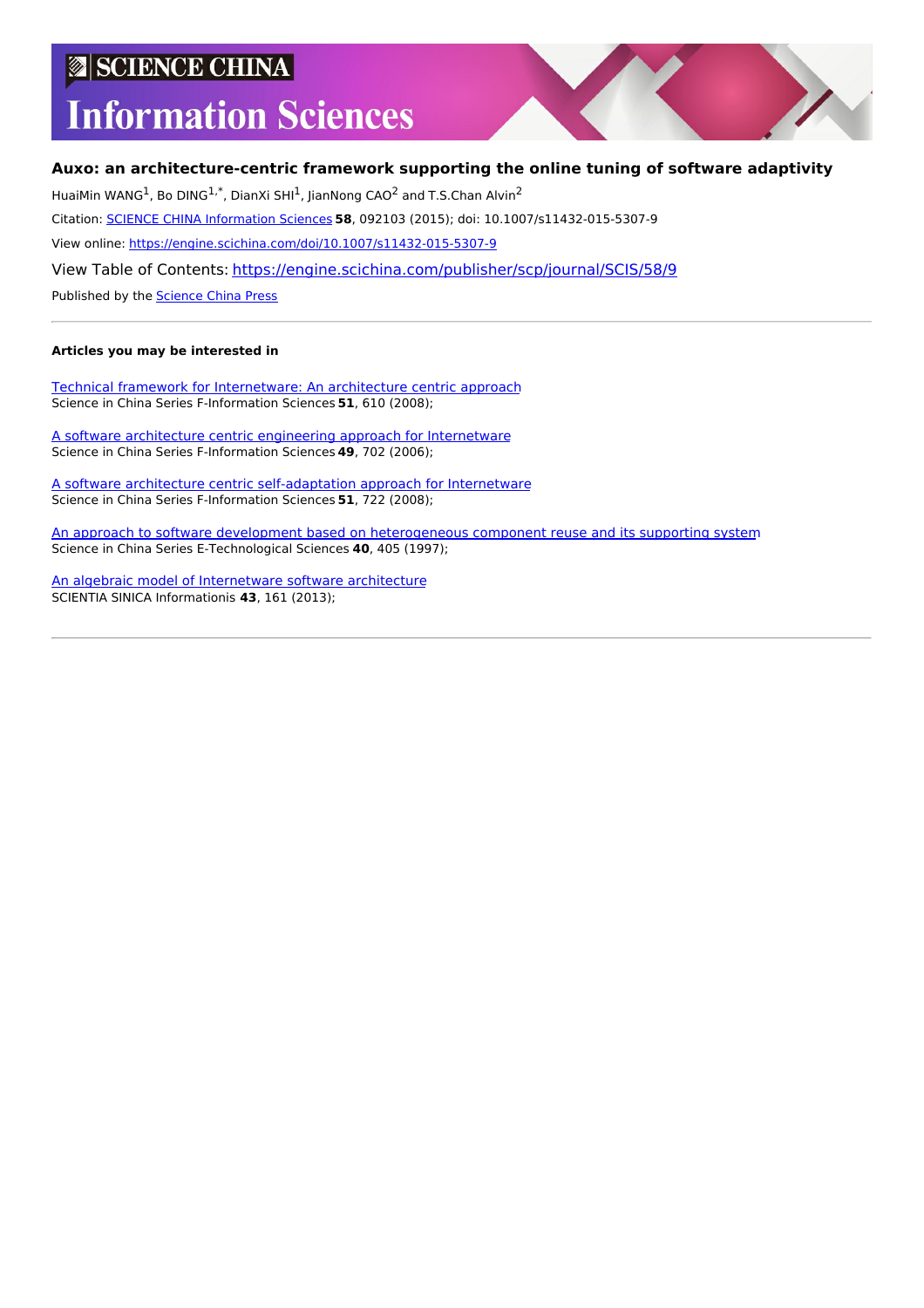. RESEARCH PAPER .

September 2015, Vol. 58 092103:1–092103:15 doi: 10.1007/s11432-015-5307-9

# Auxo: an architecture-centric framework supporting the online tuning of software adaptivity

WANG HuaiMin<sup>1</sup>, DING Bo<sup>1\*</sup>, SHI DianXi<sup>1</sup>, CAO JianNong<sup>2</sup> & Alvin T.S. Chan<sup>2</sup>

<sup>1</sup>National Key Laboratory of Parallel and Distributed Processing, College of Computer, National University of Defense Technology, Changsha 410073, China; <sup>2</sup>Department of Computing, Hong Kong Polytechnic University, Hong Kong, China

Received September 30, 2014; accepted November 30, 2014; published online July 13, 2015

Abstract Adaptivity is the capacity of software to adjust itself to changes in its environment. A common approach to achieving adaptivity is to introduce dedicated code during software development stage. However, since those code fragments are designed a priori, self-adaptive software cannot handle situations adequately when the contextual changes go beyond those that are originally anticipated. In this case, the original builtin adaptivity should be tuned. For example, new code should be added to provide the capacity to sense the unexpected environment or to replace outdated adaptation decision logic. The technical challenges in this process, especially that of tuning software adaptivity at runtime, cannot be understated. In this paper, we propose an architecture-centric application framework for self-adaptive software named Auxo. Similar to existing work, our framework supports the development and running of self-adaptive software. Furthermore, our framework supports the tuning of software adaptivity without requiring the running self-adaptive software to be terminated. In short, the architecture style that we are introducing can encapsulate not only general functional logic but also the concerns in the self-adaptation loop (such as sensing, decision, and execution) as architecture elements. As a result, a third party, potentially the operator or an augmented software entity equipped with explicit domain knowledge, is able to dynamically and flexibly adjust the self-adaptation concerns through modifying the runtime software architecture. To truly exercise, validate, and evaluate our approach, we describe a self-adaptive application that was deployed on the framework, and conducted several experiments involving self-adaptation and the online tuning of software adaptivity.

Keywords software architecture, self-adaptive software, architecture style, application framework, software adaptation

Citation Wang H M, Ding B, Shi D X, et al. Auxo: an architecture-centric framework supporting the online tuning of software adaptivity. Sci China Inf Sci, 2015, 58: 092103(15), doi: 10.1007/s11432-015-5307-9

# 1 Introduction

In recent years, we have witnessed the increasing importance of software designed to operate in highly dynamic settings, such as pervasive computing [1] or cloud computing [2] environments. In contrast with traditional software, it shows the novel paradigm of growing construction and adaptive evolution [3]. This

<sup>\*</sup> Corresponding author (email: dingbo@nudt.edu.cn)

https://engine.scichina.com/doi/10.1007/s11432-015-5307-9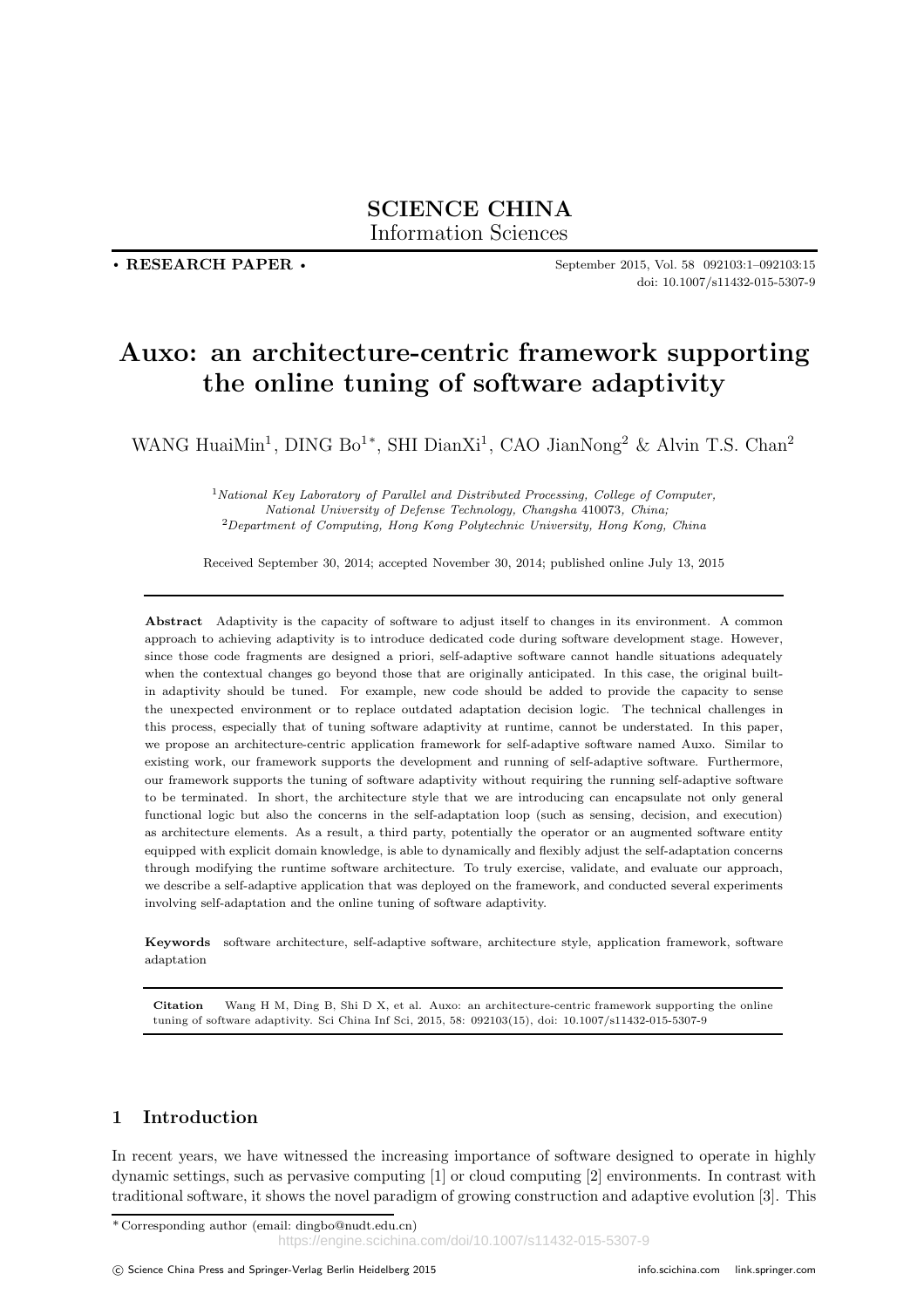trend has given rise to active research and development in the area of software adaptation [4–7], with the aim of coming up with software that will adjust its behavior in response to changes in the environment. A common approach in software engineering to achieve this goal is to introduce dedicated code during the software development stage, including code to detect environmental changes (sensing), code to guide adaptation decisions (*decision*), and code to adjust its business behavior accordingly (*execution*). By building such a "sensing-decision-execution" self-adaptation loop [7,8], the software is equipped with adaptivity, i.e., the capacity to adjust itself to changes in the environment.

However, since the "sensing-decision-execution" loop is designed a priori in the development stage, self-adaptive software may not be able to handle the situation adequately if the running environment goes beyond what was originally anticipated. This phenomenon is becoming increasingly probable in many "open-world" settings [9], such as long-life systems in which the designer's cognition is inevitably limited, or in the case of cyber-physical systems [10] that are tightly coupled with the real world. In order to cope with an unexpected environment, the original adaptivity in self-adaptive software requires tuning. For example, new code can be added to provide sensing of new contextual environments or to replace outdated adaptation logic (i.e., code to guide adaptation decisions [11]). For systems that require continuous availability, it is critically important that this kind of adjustment be executable on-the-fly. We name this kind of online adjustment of the self-adaptation loop as the online tuning of software adaptivity.

In this paper, we propose an application framework named Auxo, which supports both self-adaptation and the online tuning of software adaptivity. Similar to existing frameworks such as [11,12], our framework can support the construction and running of self-adaptive software. Moreover, our framework can support a third party to dynamically adjust each concern (i.e., sensing, decision, and execution) in the selfadaptation loop, to enable the running self-adaptive software to cope with unanticipated environments.

Our approach is based on the software architecture technology [13]. It mainly consists of two parts: the Auxo architecture style and the Auxo runtime infrastructure. Similar to other architecture-based approaches, our architecture style captures the structure and organization of the functional logic while providing intrinsic support for its adaptation. Importantly, the Auxo architecture style can also model the concerns in the self-adaptation loop. For example, a sensor and its associated data can be abstracted as a component of a special kind, while the adaptation logic can be encapsulated as connectors of a special kind. During runtime, the software can perform architecture-based self-adaptation according to its predefined adaptivity with the support of the runtime infrastructure. Meantime, a third party can selectively modify the architecture model to make changes to the self-adaptation loop, such as composing a specific component to detect an unanticipated contextual environment or replacing a specific connector to update a piece of adaptation logic. In addition, by abstracting software on an established architectural model, our infrastructure provides the foundational means to systematically evaluate architecture constraints, which can be used to guard against inappropriate adaptivity-tuning actions.

The main contributions of this paper include: (1) Describing and highlighting the challenges to the online tuning of software adaptivity. (2) Proposing an architecture-centric framework that concurrently supports self-adaptation and the online tuning of software adaptivity. (3) Validating our approach with a performance analysis based on two case studies and a real-life application. The rest of this paper is organized as follows. A further introduction to the research background is given in Section 2. Our framework is presented in Sections 3–5, with the architecture style presented in Section 3, the runtime infrastructure presented in Section 4, and those concepts reinforced in Section 5 by illustrating how selfadaptation and the online tuning of software adaptivity is realized. The case example and the evaluation results are presented in Section 6. In Section 7 our work is compared to related work.

## 2 Research background

This section begins with the presentation of a motivated scenario being extracted from a real-life cloud computing application. Subsequently, we give an overview of the technical foundation of our research, i.e., the runtime software architecture.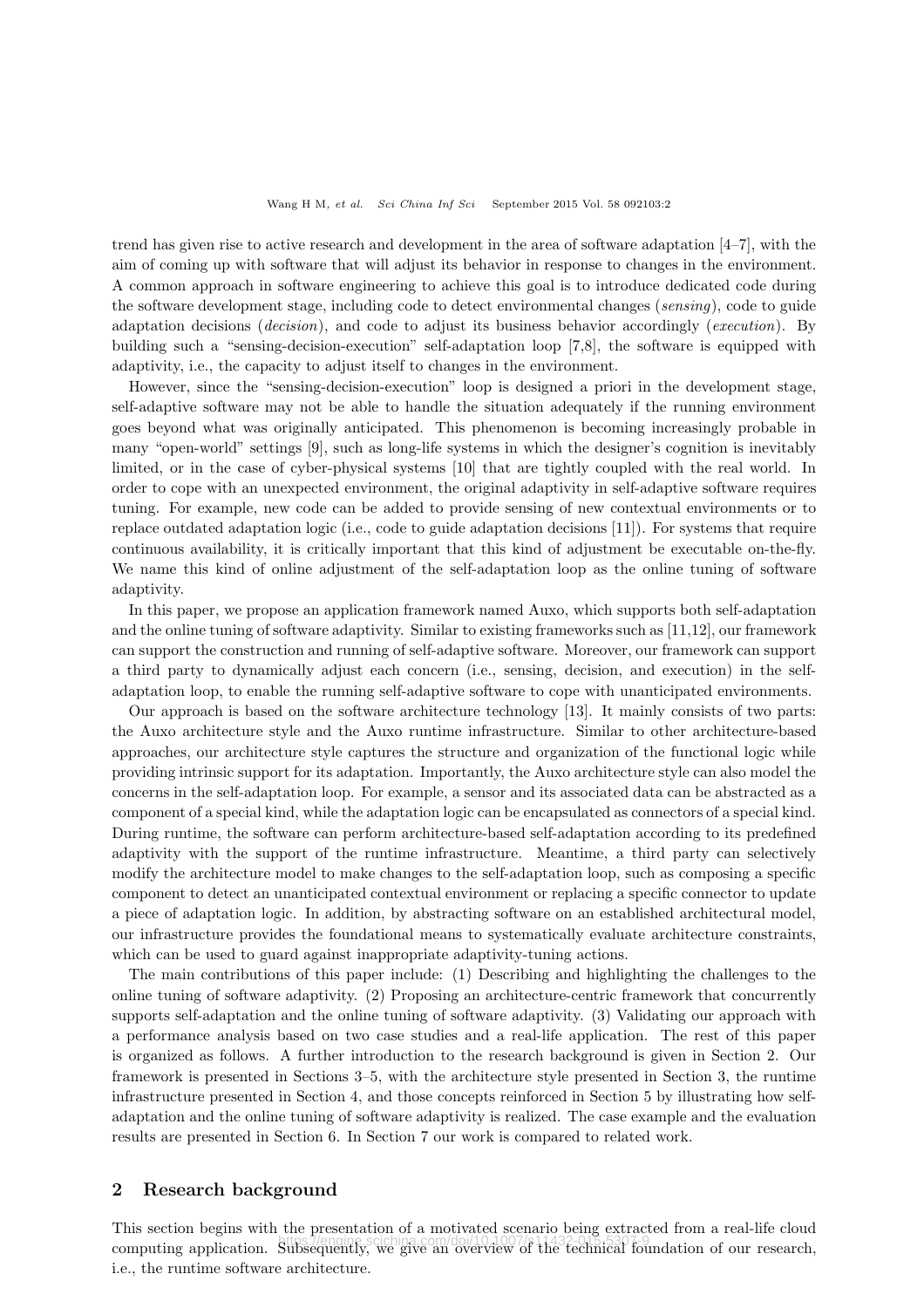

Figure 1 Motivating scenario-adaptive server pool.

#### 2.1 Motivating scenario and challenges

Consider the following scenario. A server pool is adopted to process the client requests of a cloud service. Since the operating cost is calculated by the cloud's "pay-as-you-go" strategy, the size of the server pool is not fixed and the system is equipped to dynamically adapt by enlarging the pool when the system load exceeds the pool's current capacity (Figure 1). The prebuilt self-adaptation loop consists of (1) the code for sensing the system load, (2) the code to guide the decision to resize the server pool, and (3) the code responsible for the execution of applying resources from the cloud infrastructure and adding them to the server pool.

However, two unexpected cases emerge at runtime: (Case 1) the administrator finds that there is a lag between applying for the computing resource and getting it ready in the cloud, and he or she would like to introduce some kind of load prediction mechanism [14]; (Case 2) some load peaks are found to be not from the real clients but caused by a new type of network attack, and the system should be able to react discriminatively towards them.

Both of these cases were not anticipated during the development stage. Therefore, the original built-in adaptivity cannot meet the new requirements. Since this system has to provide "anytime accessible" services, we have to tune its adaptivity in an on-the-fly style. In other words, the prebuilt "sensingdecision-execution" loop has to be adjusted online. In Case 1 of the motivating scenario, we can enable the load prediction by simply adding an extra load analysis process into the sensing stage; and in Case 2, if the system has a built-in ability to block certain requests, we only need to add the means to detect the network threat as well as the corresponding adaptation logic.

The above scenario illustrates the concept of the online tuning of software adaptivity and its importance in real life. It also implies the challenges in its realization. (1) We have to adjust different parts of the self-adaptation loop in those two cases. (2) Those above-mentioned actions are performed at runtime. (3) Since self-adaptation and the tuning of adaptivity may concur at runtime, it is necessary to provide an approach that integrates the support for those two kinds of actions.

#### 2.2 Runtime software architecture

Our approach is architecture-centric; in particular, it is based on the runtime software architecture technology. Software architecture represents the software as a network of components bound together by connecters [15]. It abstracts away lines-of-codes and focuses on the overall structure and system-level properties. Traditional software architecture models described by Architecture Description Languages (ADLs) are just design-time artifacts that help designers to profile and reason about the system in-thelarge [16]. However, researchers have found that such a "big picture" can also contribute to changes in runtime software. By maintaining the knowledge of the runtime architecture of the system, concerns involving the high-level structure can be separated from concerns involving the concrete functional implementation. The high-level knowledge of the target system can provide the basis and foundational environment for systematic runtime change management. For example, it can facilitate the planning and execution of dynamic changes since a "bird's eye view" of the runtime system is maintained. In addition, it can help to assess the validity of a change by exposing important system-level constraints.

There are two key concepts in software architecture that are related to our work.

(1) Software architecture style. In order to capture the knowledge about the runtime architecture, the software usually has to be developed according to a specific paradigm. According to [17], a software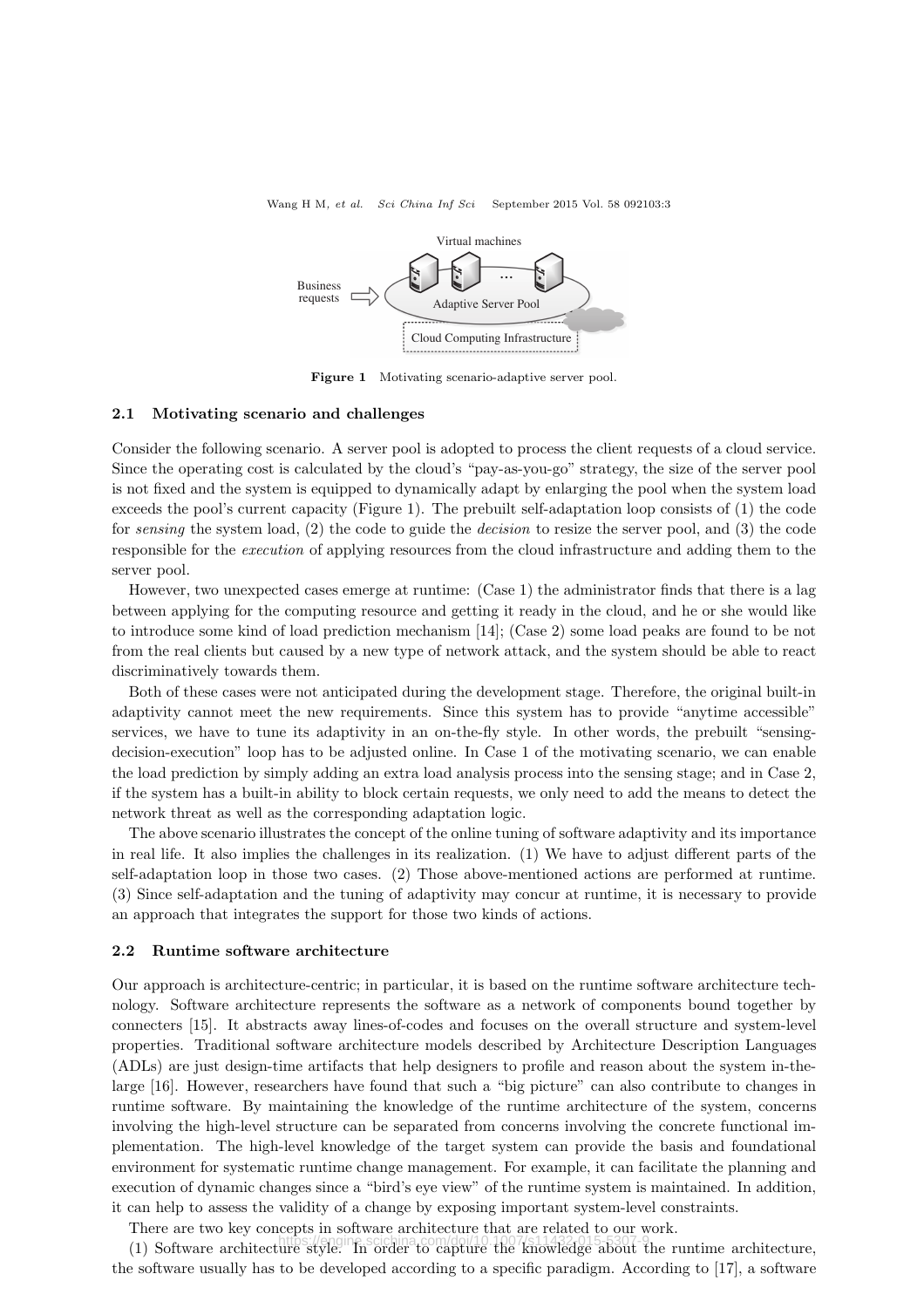architecture style "defines a vocabulary of components and connector types, and a set of constraints on how they can be combined". In other words, it defines what the internal coarse-grained structure of an application looks like. Typical architecture styles include simple ones such as client/server and peer to peer, and more complex styles such as C2 and CORBA [13].

(2) Runtime software architecture model. Maintaining an explicit runtime software architecture model (RSA model in short) is a common approach to capturing the real-time architecture knowledge in most recent work (cf., Subsection 7.1). This model is causally connected with the real running system, such that any changes in this model will be mapped into the running system and vice versa. It can act as a source of information for software to introspect itself as well as the entry to manipulating the software architecture. In order to maintain the RSA model, an application framework is usually necessary.

In this paper, we present the Auxo framework that underpins the concept of realizing self-adaptation and the online tuning of software adaptivity. More specifically, applications are developed according to the Auxo architecture style, and those above two kinds of actions can be made with the support of the Auxo runtime infrastructure, which maintains an explicit and modifiable RSA model. The architecture style and the runtime infrastructure will be introduced respectively in the following two sections.

# 3 Auxo architecture style

As mentioned in Section 1, the prominent feature of the Auxo architecture style is that it can encapsulate the concerns in the self-adaptation loop (i.e., sensing, decision and executing) as architecture elements, laying the foundation for possible future tuning of software adaptivity at runtime. In this section, we introduce this architecture style by presenting the types of architecture elements in this style and an ADL named AuxoADL to reify this style, along with the development process of Auxo-based applications.

#### 3.1 Types of architecture elements

There are three kinds of atomic architecture elements in the Auxo architecture style: components, connectors, and constraints. These elements serve the important role of architecturally identifying the core components of the system and how they are related and linked to one another through different connector and interface types.

#### 3.1.1 Components and connectors

The Auxo components and connectors can essentially be classified according to the interfaces that they provide or bind to. Therefore, it is fitting that we introduce the interface types first. There are three types of interfaces in Auxo (Figure 2): service interfaces that provide the software service in the form of a set of functions, context interfaces that output the environmental changes in the form of events, and reflection interfaces that contain the introspection and intercession functions to adjust the behavior of a single component.

Based on those interfaces, Auxo defines the following component and connector types (Figure 2). Note that in contrast with other component models, we introduce context components and policy connectors specifically to encapsulate concerns in the self-adaptation process.

(1) Context Components encapsulate the sensing concern in the self-adaptation process. It monitors the environmental changes that are concerned and outputs them as context events. For example, a context component may be the software encapsulation of a physical sensor or a piece of code to detect the availability of computing resources.

(2) Behavior Components encapsulate the execution concern in the self-adaptation process as well as the general functional logic of the software. They provide interface-based services to the outside world and consume services that other components provide. A behavior component can also have a reflection<br>and consume services that other components provide. A behavior component can also have a reflection interface to enable the outside world to access its states and adjust its behavior, if necessary.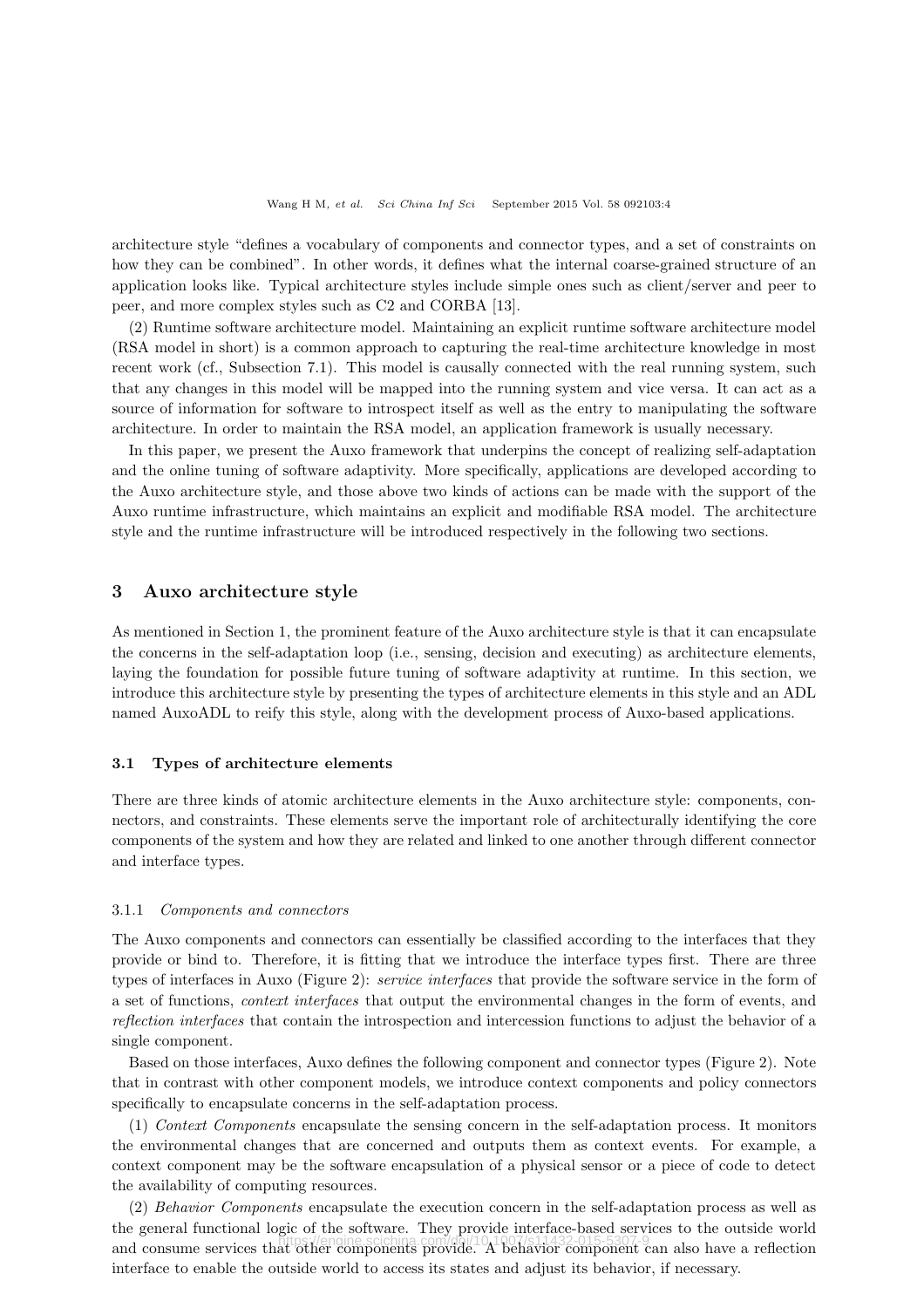Wang H M, et al. Sci China Inf Sci September 2015 Vol. 58 092103:5



Figure 2 Interfaces, connectors and components in Auxo architecture style.

(3) Policy Connectors encapsulate the decision concern in the self-adaptation process, which bind context event providers and service providers together in the form of "when to do what". A service provider may be a service interface or a reflection interface of a behavior component.

(4) Service Connectors bind service providers and consumers together.

(5) Context Connectors bind context event providers and consumers together. With this connector, a context/behavior component can consume context events directly, which makes component-based context aggregation [18] and flexible context handling possible.

#### 3.1.2 Architecture constraints

Auxo uses predefined architecture invariants (called architecture constraints) to guard against inappropriate changes to the software architecture. Any runtime change that violates a predefined constraint will be rejected by the Auxo runtime infrastructure. There are two types of constraints: style built-in constraints and customized constraints. The former are built in the Auxo architecture style. For example, the service connector can only bind service providers and consumers together. The latter are explicitly defined by application developers. For example, we can specify that there should be one and only one server pool controller in the motivating scenario at any time. Architecture constraints are defined by AuxoADL which will be introduced in the next subsection.

#### 3.2 AuxoADL: a style-specific ADL

In the following description, we illustrate how to use AuxoADL, an architecture description language to capture and model the Auxo architecture elements that we introduced earlier. We make use of some sample code that will form the background for our motivating scenario.

(1) Defining components. The syntax to define components in AuxoADL is based on an enhancement of OMG's IDL [19]. The IDL2 keyword interface is used to define service interfaces. The reflection states/functions are directly defined in the component definition using the keyword reflection. Other major extensions to IDL2 include the keywords *component*, *context\_event*, uses, *supports*, and *multiple*, and so forth. Figure 3(a) is an example of the component definition in our motivating scenario. In this example, after defining a set of services, we define two behavior components and one context component named LoadMonitor. This context component outputs an OverLoad context event with a Boolean value to indicate whether or not there are too many client requests.

(2) Defining Connectors. Service and context connectors are defined by their roles (i.e., the provider and the consumer) in the binding relationship. In contrast, the definition of policy connector is richer but more complicated. A policy connector encapsulates the adaptation logic in the form of "Event-Condition-Action" (ECA) [20] (Figure 3(b)). Those three parts respectively specify the context event that triggers the adaptation, the conditions on the environment or the internal states of the application that should be checked before the adaptation, and the concrete actions that should be executed when the event occurs and the conditions are satisfied.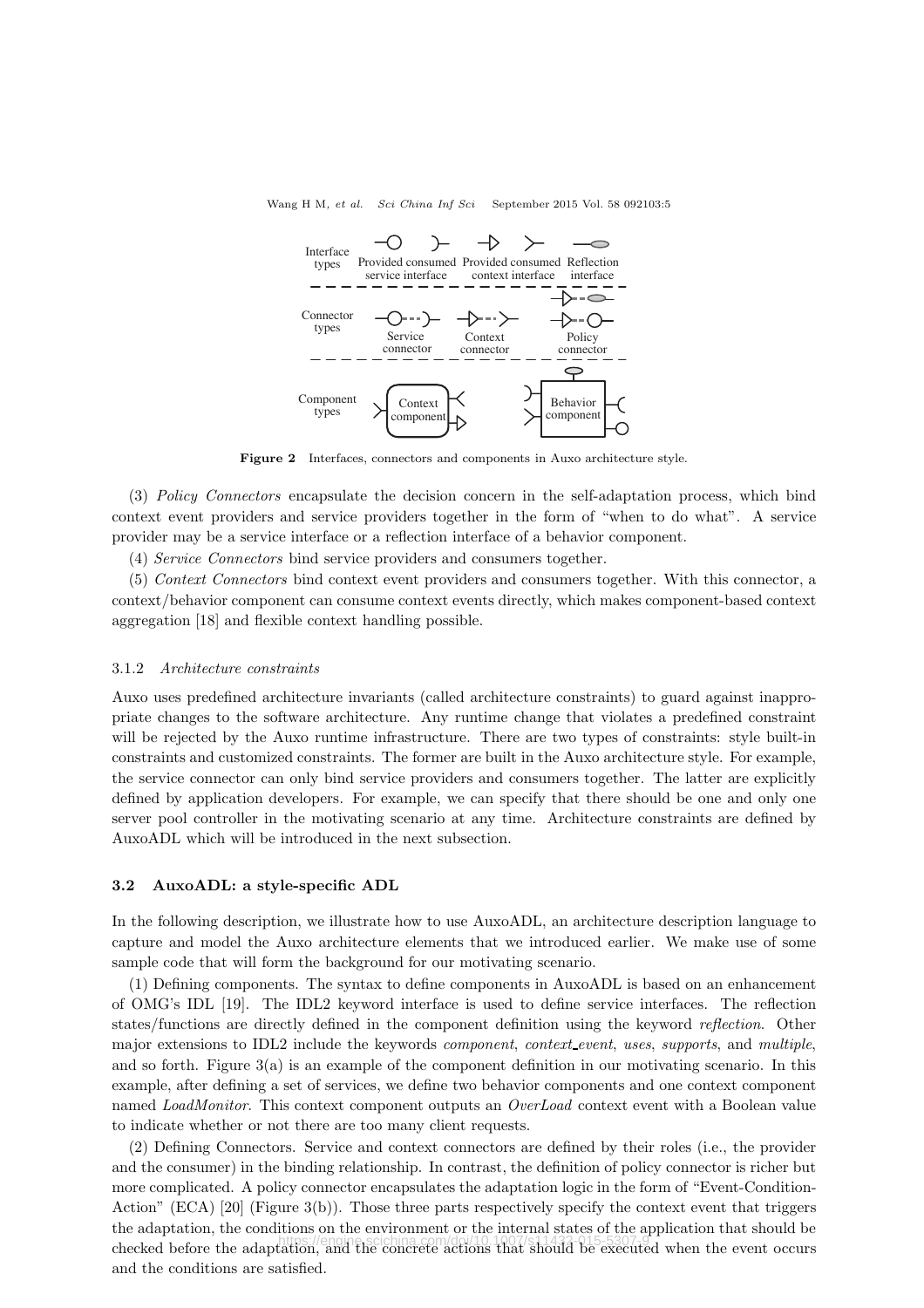| a) AdaptiveLoadBalancer.cdl<br>interface SizeAdjustment{};//Services defined in IDL2<br>interface RequestProcessor {};<br>interface ServerActivator {};<br>component PoolController { //Defining a behavior component<br>provides SizeAdjustment sa; //Service provided<br>uses multiple ServerActivator sat; //Service consumed<br>};<br>component ServerProxy { //Defining a behavior component<br>provides RequestProcessor pr;<br>uses multiple RequestProcessor pr_to_server;<br>reflection <i>[ //Defining reflection states and methods</i><br>readonly long threadPoolSize;<br>voidaddToBlockList(string address); | b) AdaptiveLoadBalancer.cf<br>configuration AdaptiveLoadBalancer { //Defining a configuration<br>component_instance PoolController PC;<br>component_instance LoadMontior LM;<br>component_instance ServerProxy SP;<br>policy_connector PoolEnlarger //Defining a policy connector<br>event LM.Overload;<br>condition ((LM.Overload==true) & &<br>PC.sa.ActivatedServerCount <pc.sa.totalservercount));<br>action {<br/>server=PC.sa.AddServer();<br/>Auxo.AAS.AddServiceConnector("", "SP", "pr_to_server",<br/>sever.getname<math>(</math>), "<math>pr</math>"<math>)</math>;</pc.sa.totalservercount));<br> |
|----------------------------------------------------------------------------------------------------------------------------------------------------------------------------------------------------------------------------------------------------------------------------------------------------------------------------------------------------------------------------------------------------------------------------------------------------------------------------------------------------------------------------------------------------------------------------------------------------------------------------|---------------------------------------------------------------------------------------------------------------------------------------------------------------------------------------------------------------------------------------------------------------------------------------------------------------------------------------------------------------------------------------------------------------------------------------------------------------------------------------------------------------------------------------------------------------------------------------------------------------|
| component LoadMonitor{//Defining a context component<br>provides context event bool Overload; //Context provided<br>.                                                                                                                                                                                                                                                                                                                                                                                                                                                                                                      | constraint UniquePoolController //ensuring the uniqueness of PC<br>Auxo.AAS.InstanceCount("PoolController")==1;<br>constraint AtLeastTwoServers //ensuring at least two activated servers<br>Auxo.AAS.AttachedConnectorCount("SP", "pr_to_server")>=2;<br>ì,                                                                                                                                                                                                                                                                                                                                                  |

Figure 3 AuxoADL code fragments in the self-adaptive server pool.

| <b>Function</b>                           | Usage                                                                   |
|-------------------------------------------|-------------------------------------------------------------------------|
| IsConnected $(c1, i1, c2, i2)$            | True if the interfaces c1.i1 and c2.i2 are connected by a connector.    |
| Instance Count $(c)$                      | Counts the instances of component c.                                    |
| AttachedConnectorCount (c, i)             | Counts the number of connectors that are attached to the interface c.i. |
| AddServiceConnector(name, c1, i1, c2, i2) | Adds a service connector that binds c1.11 and c2.12 together.           |
| DeleteConnectorByPort(c1, i1, c2, i2)     | Deletes the connector that binds c1.i1 and c2.i2 together.              |

Table 1 Sample functions in Auxo.AAS

The syntax to define the *Condition* and *Action* is partially based on the syntax of CORBAScript<sup>1</sup>. We hide unnecessary features and enhance it to access Auxo components and the RSA model. The latter is realized by invoking a service interface named AAS (short for Architecture Access Service), which is attached to a virtualized component whose name is "Auxo". Auxo.AAS mainly provides two kinds of functions (Table 1): the functions to get and evaluate architecture information and the functions to modify the RSA model. For example, the *AddServiceConnector* function in the Policy Connector PoolEnlarger can dynamically add a service connector.

(3) Defining Constraints. As shown in Figure 3(b), developers can also specify invariants on the software architecture, namely, the customized architecture constraints. Basically, a constraint is a scriptbased expression that returns a Boolean value, which can invoke the functions of getting and evaluating architecture information in the Auxo.AAS service interface.

#### 3.3 Developing a self-adaptive application

The process of developing an Auxo application consists of the following two parts. Part 1 is optional, i.e., if all desirable components can be found in the component repository, the developers can skip this part.

Part 1: Component development. First, the developers define the outward feature of a context or behavior component using AuxoADL, as shown in Figure 3(a). The purpose of such a component definition is two-fold. On one hand, it explicitly exposes the meta-information of the component, laying the foundation for the possible manipulation of the architecture. On the other hand, it is also the basis for constructing components: A dedicated compiler can map the definition into a programming language $specific component\;skeleton, from which the developers can fill in the details of the implementation.$ 

<sup>1)</sup> CORBA Scripting Language Specification. http://www.omg. org/spec/SCRPT/, v1.1, 2002.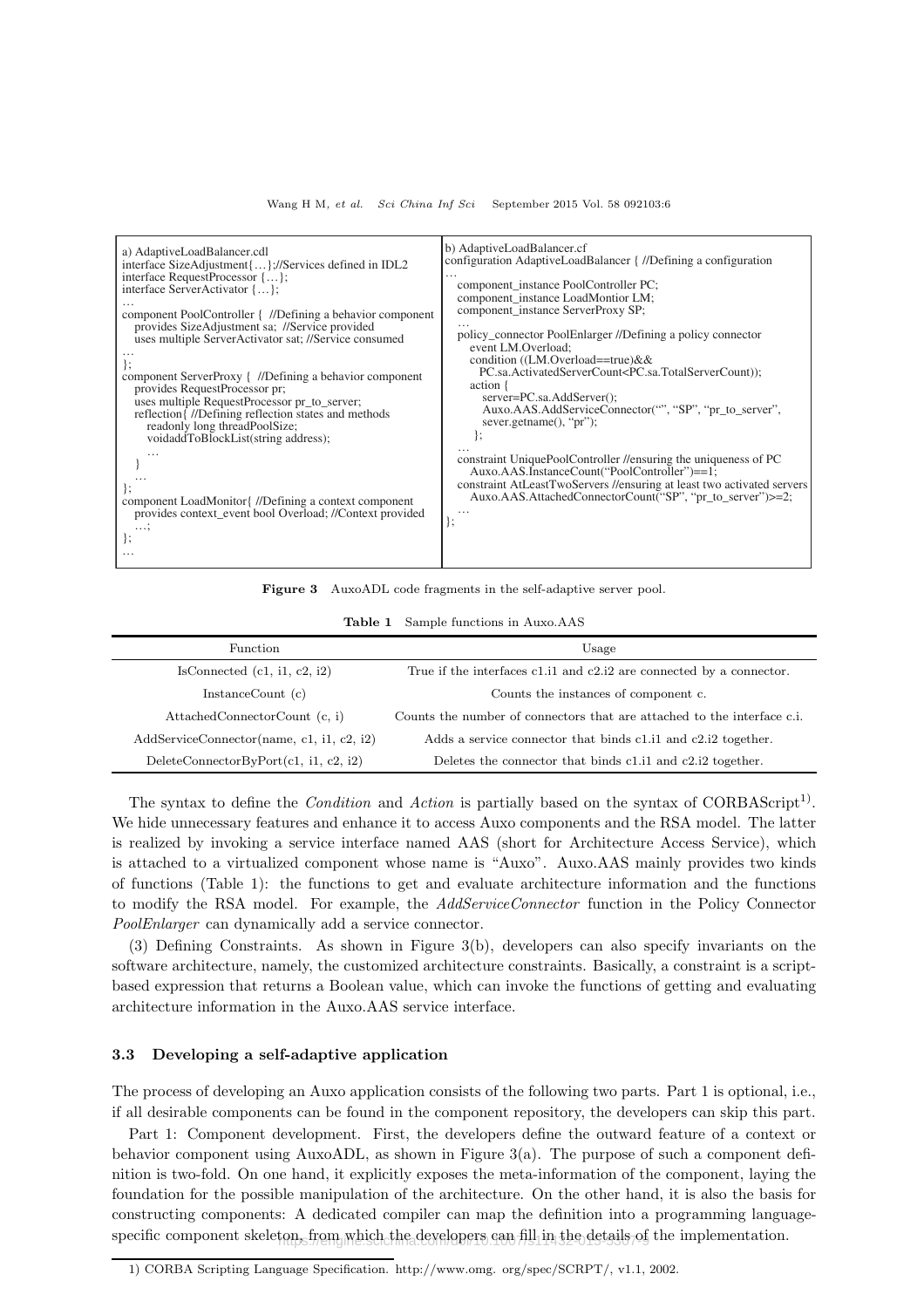

Wang H M, et al. Sci China Inf Sci September 2015 Vol. 58 092103:7

Figure 4 Overview of Auxo runtime infrastructure.

Part 2: Architecture definition. In this stage, the application developers select desirable components and specify connectors to bind those components together. The product is an architecture configuration that serves as a "blueprint" of the application. As shown in Figure 3(b) an architecture configuration is composed of three parts: component instance declaration, connector definitions and architecture constraint definitions. Along with the component definition (Figure  $3(a)$ ) and the component package, such an architecture configuration can be directly instantiated into a running application with the help of the Auxo infrastructure.

Note that in the architecture configuration, not only the function logic but also the sensing, decision, and execution concerns in the self-adaptation loop are encapsulated as components and connectors. For example, the context component LoadMonitor encapsulates the sensing means, and the policy connector PoolEnlarger encapsulates the adaptation logic in Figure 3.

## 4 Auxo runtime infrastructure

We have presented the process of developing self-adaptive applications as well as how to encapsulate all concerns in the self-adaptation loop as architecture elements. The next challenge is how to provide runtime support for those applications.

#### 4.1 Infrastructure overview

As shown in Figure 4, the Auxo runtime infrastructure is built on top of a CORBA-based distributed computing middleware named StarBus, our previous work presented in [21,22]. Another substrate software entity is the AuxoScript interpreter being reponsible for interpreting scripts embedded in the architecture configuration. The script interpreter is mainly adapted from a CORBAScript interpreter in the underlying middleware, since the script syntax in AuxoADL is mainly based on that of CORBAScript as mentioned in Subsection 3.2.

Inside the Auxo runtime infrastructure, there is a layered architecture which is composed of the runtime support layer and the model layer. There are four major functional units in the runtime support layer: (1) the Service Channel reifies service connectors by dynamically locating the targets of service requests and transferring them. It is realized by virtue of the object dynamic locating and remote invocation mechanisms of the underlying distributed computing middleware; (2) the Event Service reifies context connectors by providing the event publishing/subscription functions; (3) the Self-Adaptation Engine reifies policy connectors and drives adaptation actions. This engine subscribes to context events from the Event service, so that whenever a matched event is received it will check the Condition part and execute the Action part (if the check passes) of the corresponding policy connectors. The check and execution is mainly realized by invoking the underlying AuxoScript interpreter; (4) the Component Lifecycle Manager provides support for the component's life-cycle control such as component instantiation, suspension, and deactivation. It also provides basic execution support for the components, for example, to get the handle of the Service Channel.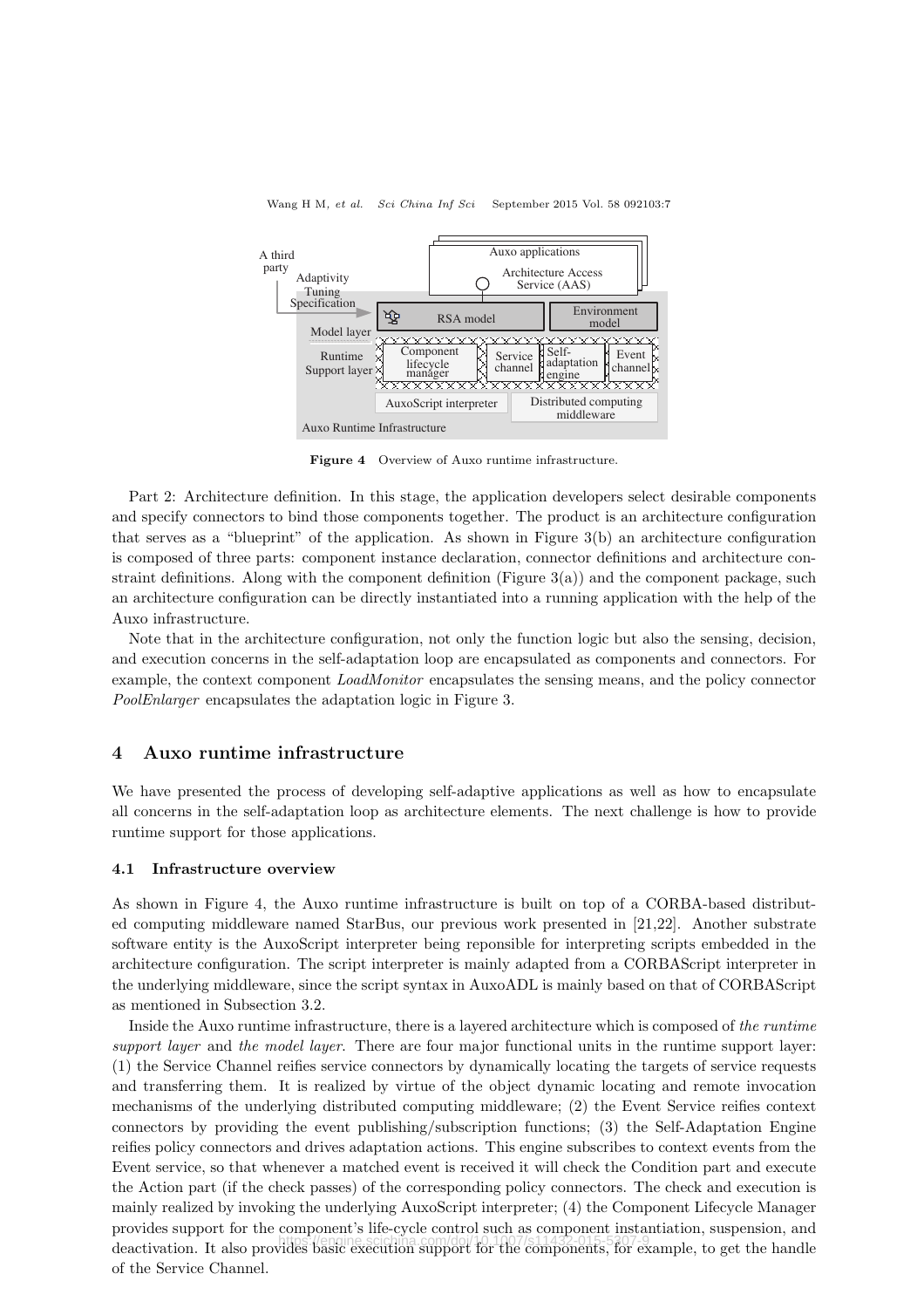

Wang H M, et al. Sci China Inf Sci September 2015 Vol. 58 092103:8

Figure 5 Internal structure of Auxo RSA model.

The model layer reflects both the environment and the running application. Its basic function is to provide the necessary information for the Self-Adaptation Engine to "understand" the current environment as well as the application. The environment model captures the contexts of the external environment and the RSA model is a high-level view of the running applications. More details about those two models can be found in the next subsection.

#### 4.2 Internal structure of runtime models

Figure 5 shows the internal structure of the RSA model. Its major interaction relationships with the outside world are also presented. This model consists of three repositories and a set of assistant functional units: (1) The type repository stores the component definitions and the descriptions of related data types, which are necessary for performing type checks in the architecture manipulation process. (2) The constraint repository stores the customized constraints, which will be evaluated by the Constraint Evaluator, a functional unit is the RSA model, in the architecture modification process. (3) The instance repository stores descriptions of all running component instances and connectors, including their static information (such as its unique id) and dynamic states (such as its current lifecycle state). The initial contents of those repositories come from the AuxoADL-based description of the application as exemplified in Figure 3. At runtime, the instance repository is maintained by the Consistency Maintainer, which invokes the entities in the runtime support layer (such as the Service Channel, the Event Channel, and the Component Lifecycle manager) to map the model modifications to the real system and vice versa.

In contrast with that of the RSA model, the structure of the environment model is relatively simple. In brief, it can be regarded as a table in which each line stores the up-to-date state of a dimension of the environment, such as the temperature captured by a sensor or the availability of an external computing resource detected by a specific API. Each line is paired with a context event port of a context component and dynamically maintained by the value carried by events published through this port.

#### 4.3 Architecture modification protocol

In Auxo, the adaptation actions can be classified into two types: the invocation of the reflection interface (or service interface) of a general behavior component, and the modification of the software architecture through the invocation of Auxo.AAS. The former can be easily realized with the aid of the underlying distributed middleware. The latter is realized by the Architecture Modifier, as shown in Figure 5. When receiving a runtime modification request, it will modify the running application according to a three-phase protocol:

Phase 1: modifying the RSA model. The Architecture Modifier first builds a backup of the RSA model. Then, it modifies the RSA model according to the modification request. For example, the AddServiceConnector request in the policy connector shown in Figure 3 adds a connector to a running application.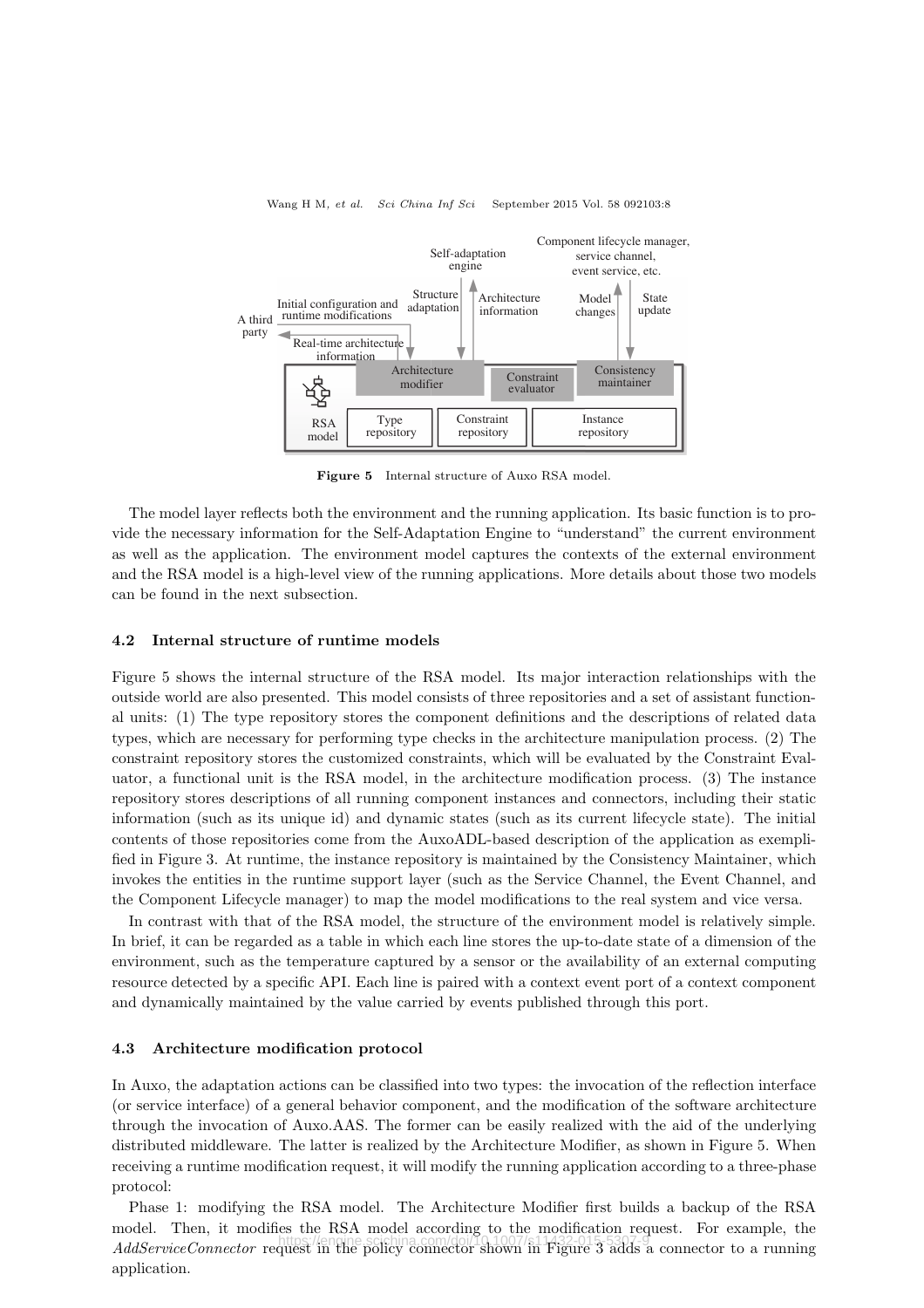

Figure 6 Sketch of interaction in runtime self-adaptation process.

Phase 2: evaluating architecture constraints. Taking the modified RSA model as an input, the Constraint Evaluator in Figure 5 evaluates all style built-in and customized constraints. The ability to evaluate style built-in constraints has been hardcoded in the Constraint Evaluator. Since the customized constraints are basically script-based expressions, they are processed by evaluating those expressions. If any constraint is violated, the instance repository in the RSA model will be rebuilt by the Consistency Maintainer and other parts will be restored from the backup of the RSA model. The modification process will be terminated and an error log will be generated.

Phase 3: enacting changes to the real system. The changes in the RSA model are mapped into the running system by the Consistency Maintainer in Figure 5. It invokes the interfaces of the entities in the runtime support layer to achieve this goal. For example, if the description of a new component is added to the RSA model, the Component Lifecycle Management will instantiate it according to this description.

# 5 Putting things together

In this section, we illustrate how to realize software self-adaptation and the online tuning of software adaptivity that is made possible through the synergistic support of the Auxo architecture style and the Auxo runtime infrastructure.

#### 5.1 Achieving adaptivity

We illustrate the realization of runtime self-adaptation with the policy connector PoolEnlarger presented in Figure 3(b). To realize the self-adaptation action specified by this policy connector, the functional units in the Auxo runtime infrastructure interact as shown in Figure 6. When the application is instantiated according to its AuxoADL descriptions, the Adaptation Engine in the infrastructure reads in the policy connector, and the environment model adds a line in its table to cache the value carried by the context event Overload. Subsequently, at runtime, the context component LM publishes the context event Overload with the value true when there are too many client requests  $(\#1)$ . The environment model gets this value by monitoring all context events and saves it  $(\#2)$ . The Self-Adaptation Engine is activated by this context event  $(\#3)$ , and then evaluates the Condition part of the *PoolEnlarger* by querying the context values from the environment model  $(\#4)$  and the component states  $(\#5)$ . If the specified condition is satisfied, it executes the script in the action part, i.e., activating an idle server  $(\#6)$  and then invoking the Auxo.AAS service to connect this server to the server proxy  $(\#7)$ .

#### 5.2 Online tuning of adaptivity

When a third party such as an operator finds that the above self-adaptation process cannot adequately handle an unexpected environment, he or she can tune the adaptivity by adjusting the original self-<br>https://engine.scichina.com/doi/10.1007/s11432-015-5307-9 adaptation process dynamically. The Auxo framework primarily focuses on support for the specification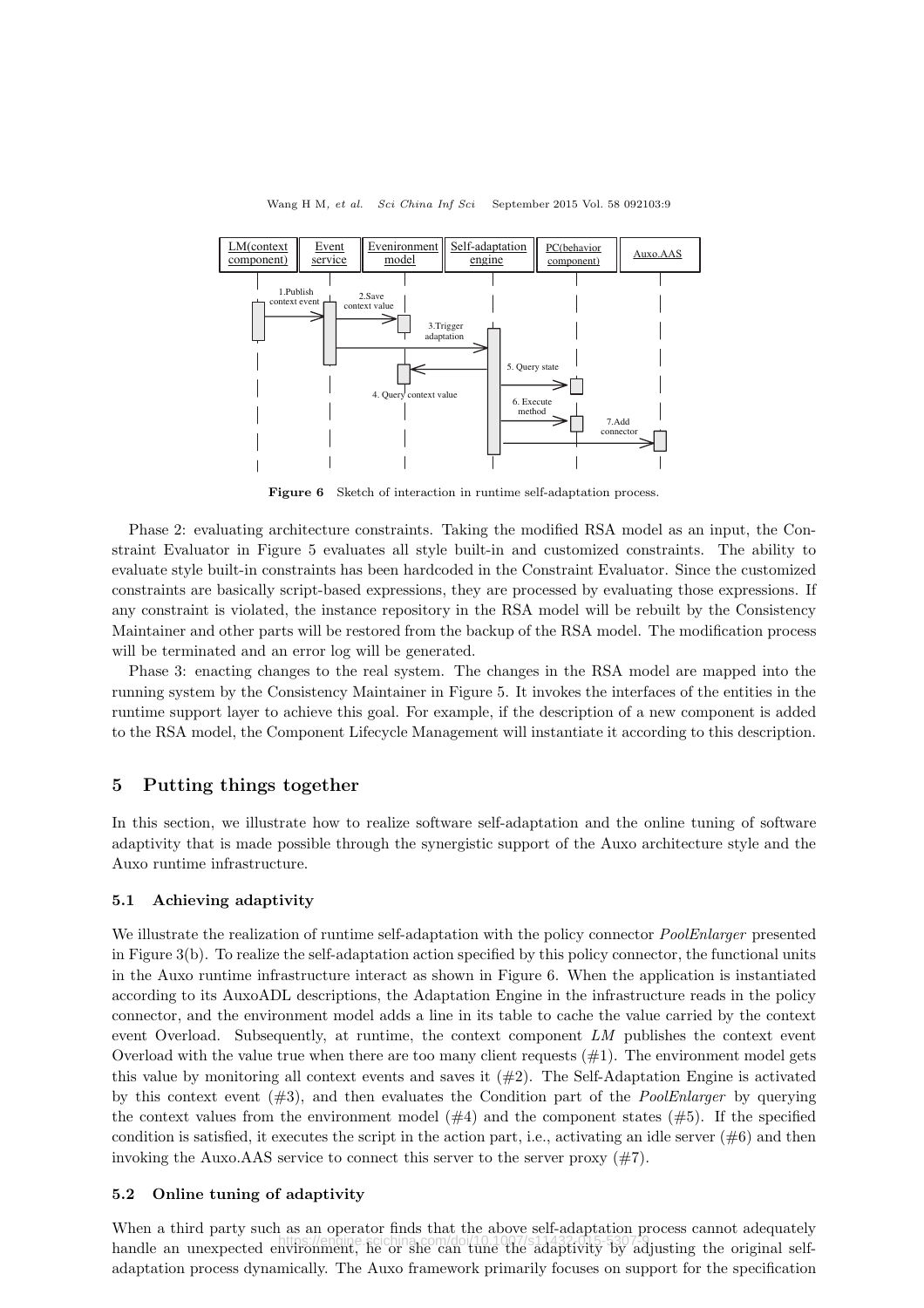Wang H M, et al. Sci China Inf Sci September 2015 Vol. 58 092103:10



Figure 7 Example of adaptivity tuning specification.

and enaction of the online tuning of software adaptivity. The framework is oblivious of what should be tuned and when, because this kind of action is triggered by the third party instead of by the software itself.

Since all concerns in the self-adaptation loop have been encapsulated as architecture elements, we can easily realize the tuning by modifying the architecture through the Auxo.AAS interface. To allow a third party to specify the desirable tuning actions at runtime, the Action clause of the policy connector can be independently used as an Architecture Modification Language (AML) [23]. For example, the adaptivity tuning specification in Figure 7 replaces the context component LM with a newer one, which has the ability to predict loads. Such a specification can be injected by a GUI tool named AuxoME that we designed based on GME (General Modeling Environment) [24] or by directly invoking the management interface of the Auxo runtime infrastructure. After receiving an adaptivity tuning specification that contains architecture modification actions, the runtime infrastructure will execute the steps presented in Subsection 4.3.

#### 5.3 Distributed extension of Auxo

A hidden assumption in the previous description is that the self-adaptation and online adaptivity tuning actions only take place on a single instance of the Auxo runtime infrastructure. However, in real largescale systems, those actions usually cross physical nodes. For example, the self-adaptive server pool in our motivating scenario may involve a server pool controller and a set of servers. Since the Auxo framework is built on top of a distributed computing middleware, our approach can be easily extended to a distributed computing environment by leveraging this underlying facility. In Auxo, the cross-node adaptation logic is also specified by policy connectors. In contrast with the "local" policy connectors, those policy connectors have access to remote components, refer to remote context events, or use the Auxo.AAS service to manipulate a remote RSA model. To support this kind of policy connector, the Auxo runtime infrastructure has been extended to support event publishing/subscription across nodes, and the remote access of architecture models through the underlying middleware. For architecture elements that involve two or more nodes (e.g., a cross-node connector), only one "host" node maintains a comprehensive description in its RSA model. Other nodes access it by the remote access mechanism.

# 6 Case studies and evaluation

Auxo supports C++ language and can run on Windows, Linux, WinCE and embedded Linux. In this section, we describe an application that we have developed and implemented on the Auxo framework. We aim to illustrate (1) how to develop self-adaptive applications according to the Auxo architecture style and (2) how to tune software adaptivity when an unanticipated environment emerges.

This application is very similar to the motivating scenario presented at the beginning of this paper. Its prototype is a realistic email service in a large organization, which has been deployed for several years. The original version of this application has a fixed-size server pool to process newly arrived emails. However, we found that most of the time this pool was operating far below its capacity. Thus, we decided to port it to the Auxo framework and introduce a server pool, the size of which varies according to the system load. As shown in Figure 8, this application is made up of two parts: a set of servers processing the emails and a load balancer that not only distributes the emails but also controls the size of the pool by activating and deactivating the servers.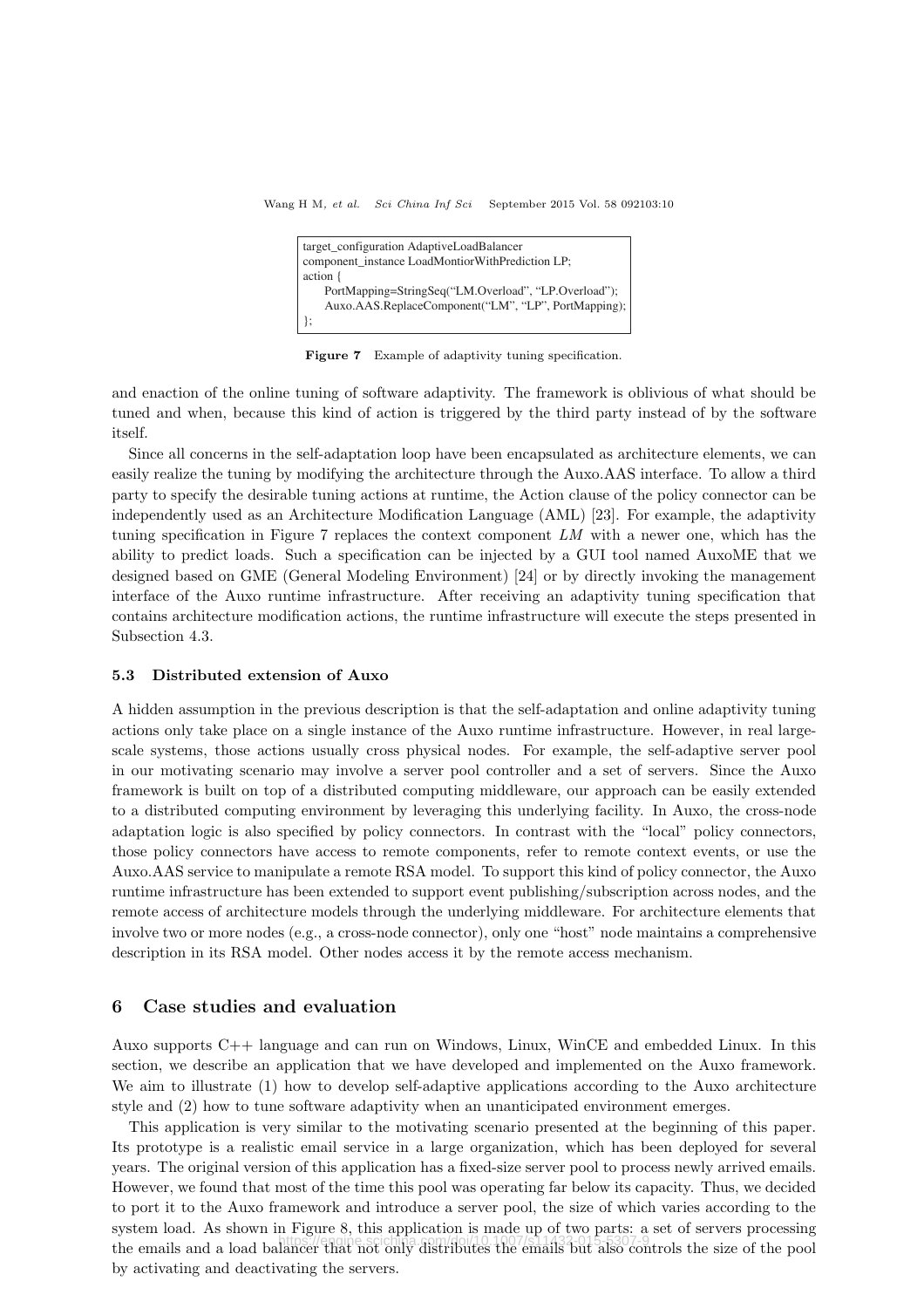#### Wang H M, et al. Sci China Inf Sci September 2015 Vol. 58 092103:11



Figure 8 Initial configuration of self-adaptive server pool.

#### 6.1 Achieving adaptivity in server pool

The architecture configuration to realize a self-adaptive server pool is shown in the gray box in Figure 8. The behavior component  $SP$  is responsible for encapsulating the function logic of receiving and distributing the requests to the backend servers. The "Sensing-Decision-Execution" self-adaptation loop is encapsulated as follows: (1) Sensing. The context component LM determines whether or not the system is overloaded by monitoring the average request response time. In our implementation, the response time is collected by an ORB interceptor [25] registered with the StarBus middleware. (2) Decision. The connector *PoolEnlarger* encapsulates the adaptation logic, namely, activating an idle server when the system is overloaded. (3) Execution. The behavior component  $PC$  encapsulates the concerns of the adaptation execution. It controls the size of the server pool by dynamically adding and deleting servers on demand. In addition, the general architecture adaptation execution code is encapsulated in the Auxo.AAS interface.

To show the benefits of introducing such a self-adaptive server pool, we compared its response time and operating cost with those of a fixed-size implementation. The testing workload is designed on the basis of a real-life sample and characterized by a massive increase in the traffic profile (Figure 9(a)). The experiment is conducted on a cluster composed of 11 Xeon servers (one as the load balancer and ten as the servers in the server pool) with a gigabyte Ethernet infrastructure.

In this experiment, the request response time is collected and outputted by the LM component. Assuming that a server has an operating cost  $e$  per minute, and the running time of the server  $s_i$  is  $t_i$ , the total operating cost of the server pool can be calculated by the following formula:

$$
C_{\text{Pool}} = \sum_{s_i \in \text{Pool}} t_i e.
$$

The size of the non-adaptive server pool is set to 9, and the size of the self-adaptive one ranges between 7 and 10 according to the system load and driven by the policy connector PoolEnlarger. As shown in Figure 9 (b) and (c), although the non-adaptive server pool has the higher operating cost (360e vs. 334e), it has a lower performance (180.51 ms vs. 144.07 ms).

#### 6.2 Online tuning of software adaptivity

The design of the self-adaptive server pool presented earlier implies some assumptions about the running environment. For example, in the setup, we assume that no client is malicious. However, the real running environment may invalidate those assumptions. In this subsection, we illustrate how to accommodate the self-adaptive server pool to take into consideration the two unexpected cases presented at the beginning of this paper. With the support of the Auxo framework, the initial architecture configuration in Figure 8 can be dynamically modified by the administrator as follows.

Case 1: adding load prediction. We replace the context component  $\hat{L}\hat{M}$  with a newer one, which has the ability to predict the system load based on a simple windowed-mean model [14]. The adaptivity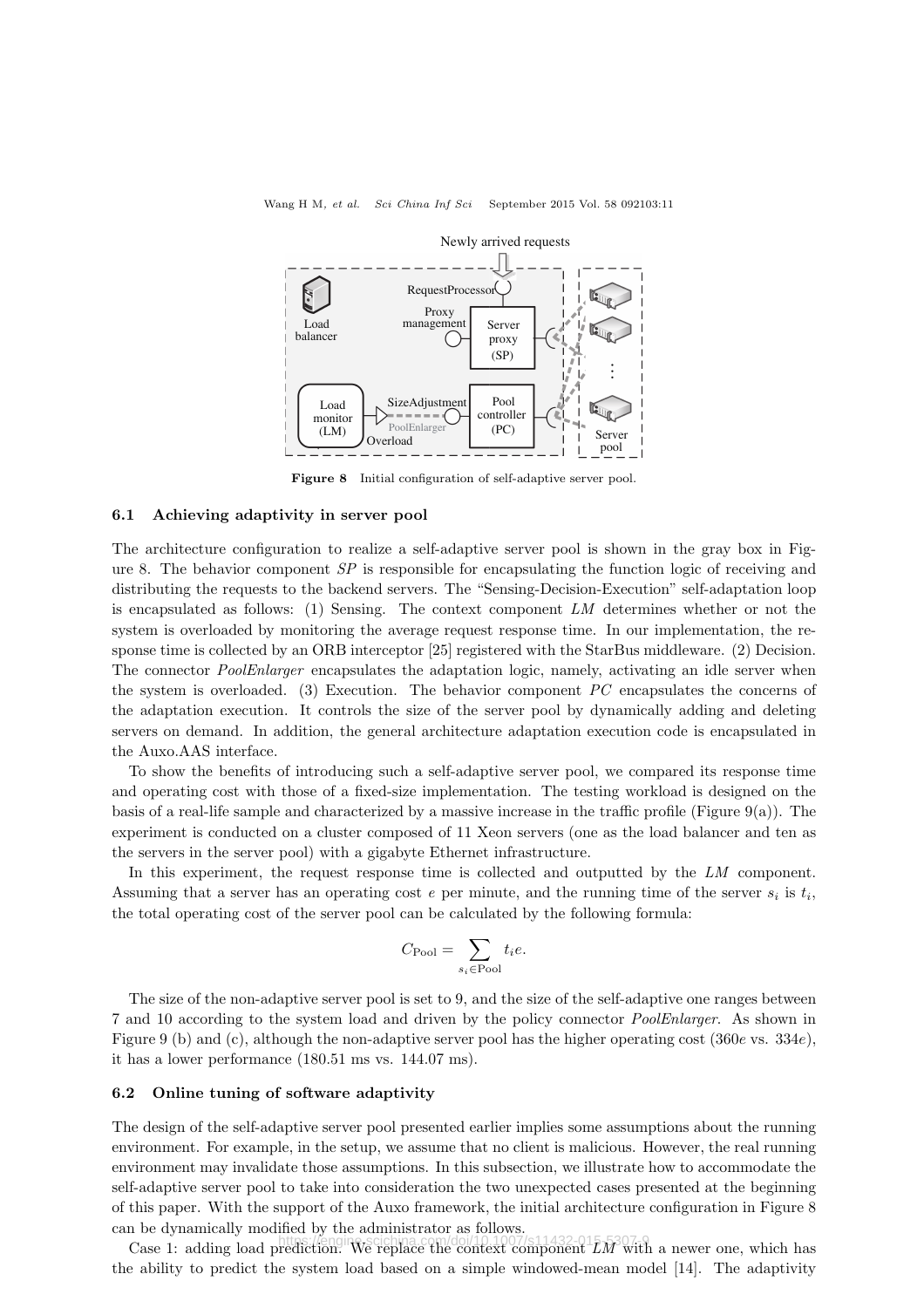

Wang H M, et al. Sci China Inf Sci September 2015 Vol. 58 092103:12

Figure 9 Experiment results in self-adaptive server pool. (a) Testing workload; (b) response time of the self-adaptive server pool; (c) response time of the non-adaptive server pool; (d) modified software architecture in Case 2; (e) response time before and after the modification.

tuning specification to achieve this goal has been presented in Figure 7.

Case 2: reacting to attacks discriminatively. We simulate a Denial-of-Service (DoS) attack scenario, i.e., a client tries to saturate the service with continuous requests. As shown in Figure 9(d), in order to deal with this unexpected attack, the context component LM is replaced with ELM, which can detect the threat by counting each client's request frequency and output a context event whose value is the attacker's address. Additionally, we add a policy connector, AttackResponse, which encapsulates the adaptation logic that invokes SP.ProxyManagement to block the attacker when a NetworkAttack event is published.

Figure 9(e) shows the collected performance data in this experiment: Before the architecture modification, although all servers have been activated, the request response time is still increasing because of the attack; after the modification, the system is equipped with the ability to detect and block the attacker, and the response time quickly drops to the normal level. Note that the overall service of the whole system is not interrupted.

# 7 Related work

In recent years, self-adaptive software has been studied extensively in the context of software engineering. For a comprehensive survey on the state-of-art, we refer the reader to [6]. In this section, we aim to focus on two topics that are of utmost relevance to Auxo: the framework for architecture-based self-adaptation and the approaches to enhance runtime software adaptivity.

#### 7.1 Framework for architecture-based self-adaptation

Architecture-based software self-adaptation makes use of runtime software architecture techniques to facilitate self-adaptation. On the one hand, the runtime architecture information in the RSA model can be used as a source for software to introspect itself in the sensing stage of the self-adaptation loop, such as the work in  $[12]$ . On the other hand, by maintaining a modifiable RSA model that is causally connected to the real system, self-adaptive software can manipulate its own architecture in the execution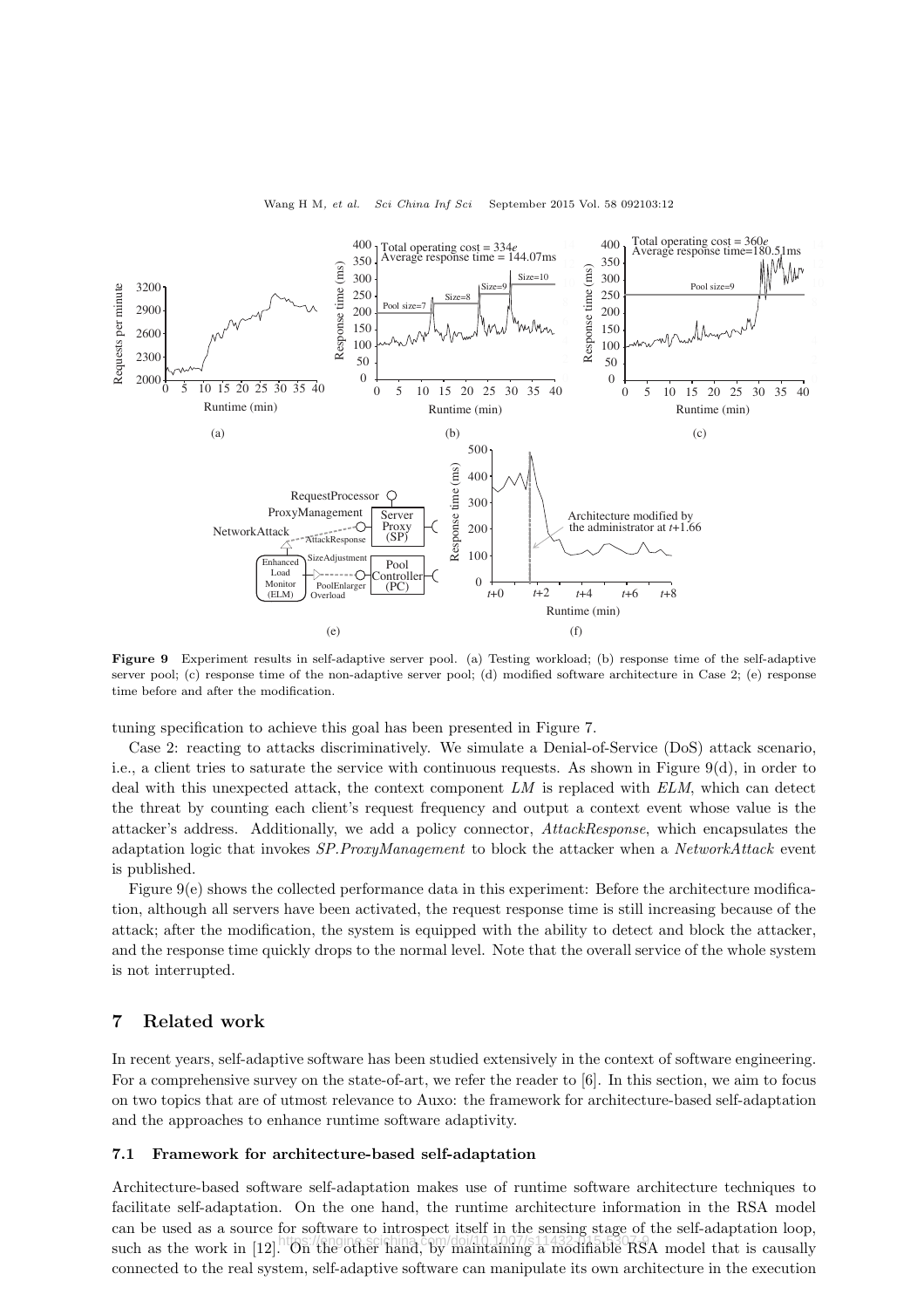stage of the self-adaptation loop. A typical example is the seminal work in [5], in which a generalpurpose process for the architecture-based self-adaptation is proposed. In order to maintain a RSA model as well as its consistency with the real system, an application framework is usually necessary. K-Component [11] enables software self-adaptation based on asynchronous architectural reflection. The component container maintains a graph-based run-time RSA model and performs self-adaptation actions according to the predefined adaptation contracts specified by ACDL (Adaptation Contract Description Language). Rainbow [12] emphasizes the reusing of facilities and knowledge in the software self-adaptation process. It introduces an architecture layer in the infrastructure that maintains the RSA model and triggers the adaptation action according to the predefined strategies. MADAM [26] and its follow-up project MUSIC [27] is designed for self-adaptive software in the mobile computing environment. It maintains two kinds of RSA model, the framework model and the instance model, and dynamically maps the former to the later through selecting component variants according to changes in the environment. DiVA [28] focuses on adaptation at the architectural level and introduces a set of models (such as the requirements model and the adaptation model) at design time. At runtime, it uses a model to represent the running system at a higher level of abstraction, which is causally connected to the real system. In the OpenCOM's reflective extensions, an architecture meta-model that is casually connected with the real system is introduced [29]. Its purpose is to support the coarse-grained topological inspection, adaptation, and extension of the structure of a dynamic target system. Internetware [30] employs the RSA model and reflection mechanisms to support online self-organization and self-adaptation.

Existing projects in this field mainly focus on achieving adaptivity by realizing the self-adaptation loop predefined by the software developers. They are not concerned with the online tuning of software adaptivity. For example, the adaptation strategy repository in Rainbow is assumed to be static and unchanged after the deployment [31]. In contrast, our framework integrates support of self-adaptation and online tuning of software adaptivity together. As a result, the self-adaptive software gains the ability to cope with an environment that was not anticipated at the time of its development.

#### 7.2 Runtime enhancement of software adaptivity

Recently, there has been a surge of interest in uncertainty in the software self-adaptation process. A set of research has been conducted at the requirements, design, and run-time levels [32,33]. In the following, we focus on existing work related to the runtime adjustment/enhancement of software adaptivity to cope with unanticipated environments. This issue has been investigated from the following two perspectives.

A common approach adopted to deal with the uncertainty in environment is enhancing the reasoning ability of self-adaptive software. Researchers are trying to enable self-adaptive software to make non-programmed adaption decisions by utility computing, fuzzy logic, reinforcement learning, and other AI-related techniques. Several projects such as Rainbow, MADAM, CAMPUS [34], and task-based adaptation [35] support the selection of adaptation actions based on utility computing, which enables them to cope with uncertainty to some extent. FUSION [36] proposes a learning-based approach to allow the automatic online fine tuning of the adaptation logic to unanticipated conditions. K-Component supports coordination among software entities by reinforcement learning. POISED [37] builds on possibility theory to assess both the positive and negative consequences of uncertainty. It makes self-adaptation decisions that result in the best range of potential behavior. In [38], an approach based on evolutionary computing to deal with uncertainty in self-adaptation is discussed. We believe that the aforementioned AI-based techniques will be the foundation for running self-adaptive software in unpredictable environments. However, limited by current AI technology, existing work based on this approach still lacks sufficient generality with regard to real-life software engineering practices. Besides, this approach only focuses on the enhancement of the decision ability in the self-adaptation loop.

Another, more practicable, approach assumes that there exists a third-party "oracle" (e.g., an operator) who knows what should be modified in the newly emerged environment and when. Thus, the major research focus is how to dynamically and efficiently enact the just-in-time modification with flexibility. https://engine.scichina.com/doi/10.1007/s11432-015-5307-9<br>This view is taken by our approach. Several related projects have paved the way for our work. ACT [25] enables the runtime improvement to CORBA-based applications by dynamically registering Object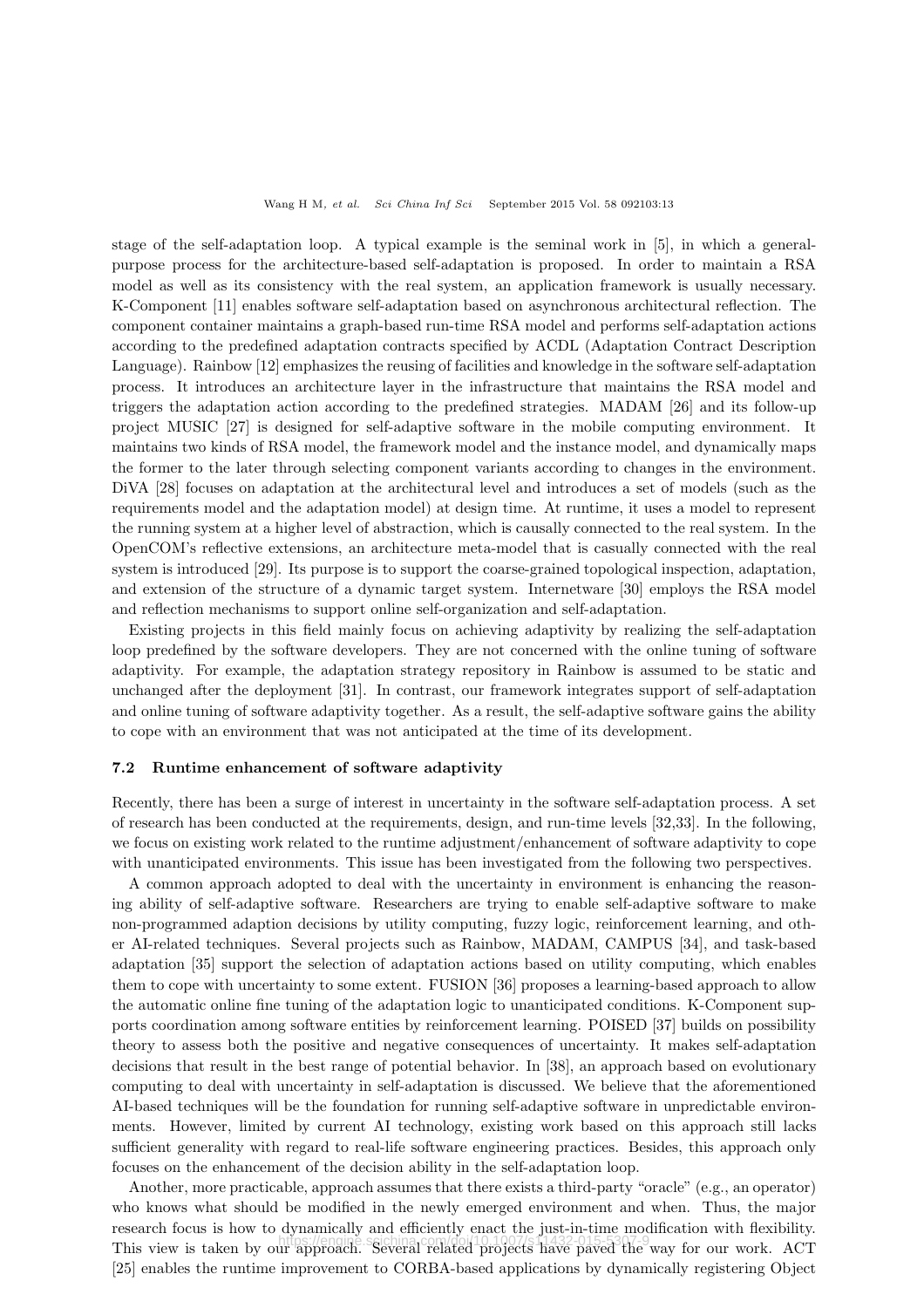Request Broker (ORB) interceptors. For example, a newly registered rule interceptor can enable the application to make new adaptation decisions. Chisel [39] specifies the adaptation logic by policies and supports the online upgrading of those policies. The ACCORD autonomic element has an operational port that allows a third party to inject and manage rules that guide its runtime behavior [40]. In addition, the importance of separating adaptation logic from the functional implementation of software has been widely acknowledged and many projects on self-adaptive software such as [11,28,41] encapsulate the adaptation logic as independent entities, which are called policies, rules, strategies, or something similar. They have the potential to be extended to support the dynamic upgrading of the adaptation logic.

However, the above projects only focus on separating concerns relating to the self-adaptation decision. In contrast, our approach emphasizes the clear separation of sensing, decision and execution. As a result, we can support the independent dynamic adjustment of those concerns. In addition, we note that many existing works on dynamic policy updating do not provide a systematic approach to managing change. In contrast, we provide such a means by adopting existing techniques in the field of software architecture, namely, the runtime evaluation of architecture constraints.

## 8 Conclusion

Developing self-adaptive software is a challenging task. This condition becomes even more challenging when the real running environment presents contextual situations that are unanticipated when the software was originally developed. In this paper, we presented an architecture-centric application framework for self-adaptive software named Auxo. Similar to existing work, it can support the development and running of self-adaptive software. Importantly, this framework can also support the online tuning of software adaptivity through the dynamic adjustment of the existing self-adaptation loop, which can be used by a third party to accommodate the running self-adaptive software to unexpected environments. We validated and evaluated our approach by designing and deploying several applications based on the Auxo framework.

#### Acknowledgements

This work was supported by National Natural Science Foundation of China (Grant Nos. 91118008, 61202117). The authors would like to thank all of those who contributed to the implementation of the Auxo framework, as well as those who gave valuable suggestions and comments on this paper.

#### References

- 1 Weiser M. The computer for the 21st century. Sci Amer, 1991, 265: 94–104
- 2 Armbrust M, Fox A, Griffith R, et al. A view of cloud computing. Commun ACM, 2010, 53: 50–58
- 3 Wang H M, Wu W J, Mao X J, et al. Growing construction and adaptive evolution of complex software system (in Chinese). Sci Sin Inform, 2014, 44: 743–761
- 4 Cheng B H C, de Lemos R, Giese H, et al. Software engineering for self-adaptive systems: a research roadmap. In: Cheng B H C, de Lemos R, Inverardi P, et al., eds. Software Engineering for Self-adaptive Systems. Berlin/Heidelberg: Springer, 2009. 1–26
- 5 Oreizy P, Gorlick M M, Taylor R N, et al. An architecture-based approach to self-adaptive software. IEEE Intell syst, 1999, 14: 54–62
- 6 Salehie M, Tahvildari L. Self-adaptive software: Landscape and research challenges. ACM Trans Auton Adapt Syst, 2009, 4: 1–42
- 7 Chan A T S, Chuang S N. MobiPADS: a reflective middleware for context-aware mobile computing. IEEE Trans Softw Eng, 2003, 29: 1072–1085
- 8 Andersson J, de Lemos R, Malek S, et al. Modeling dimensions of self-adaptive software systems. In: Cheng B H C, de Lemos R, Inverardi P, et al., eds. Software Engineering for Self-adaptive Systems. Berlin/Heidelberg: Springer, 2009. 27–47
- 9 Baresi L, Di Nitto E, Ghezzi C. Toward open-world software: issue and challenges. Computer, 2006, 39: 36–43<br>
1999 Computer, 2006, 39: 36–43
- 10 Lee E A. Cyber-physical systems-are computing foundations adequate? In: Proceedings of NSF Workshop on Cyber-Physical Systems: Research Motivation, Techniques and Roadmap, Austin, 2006. 1–10